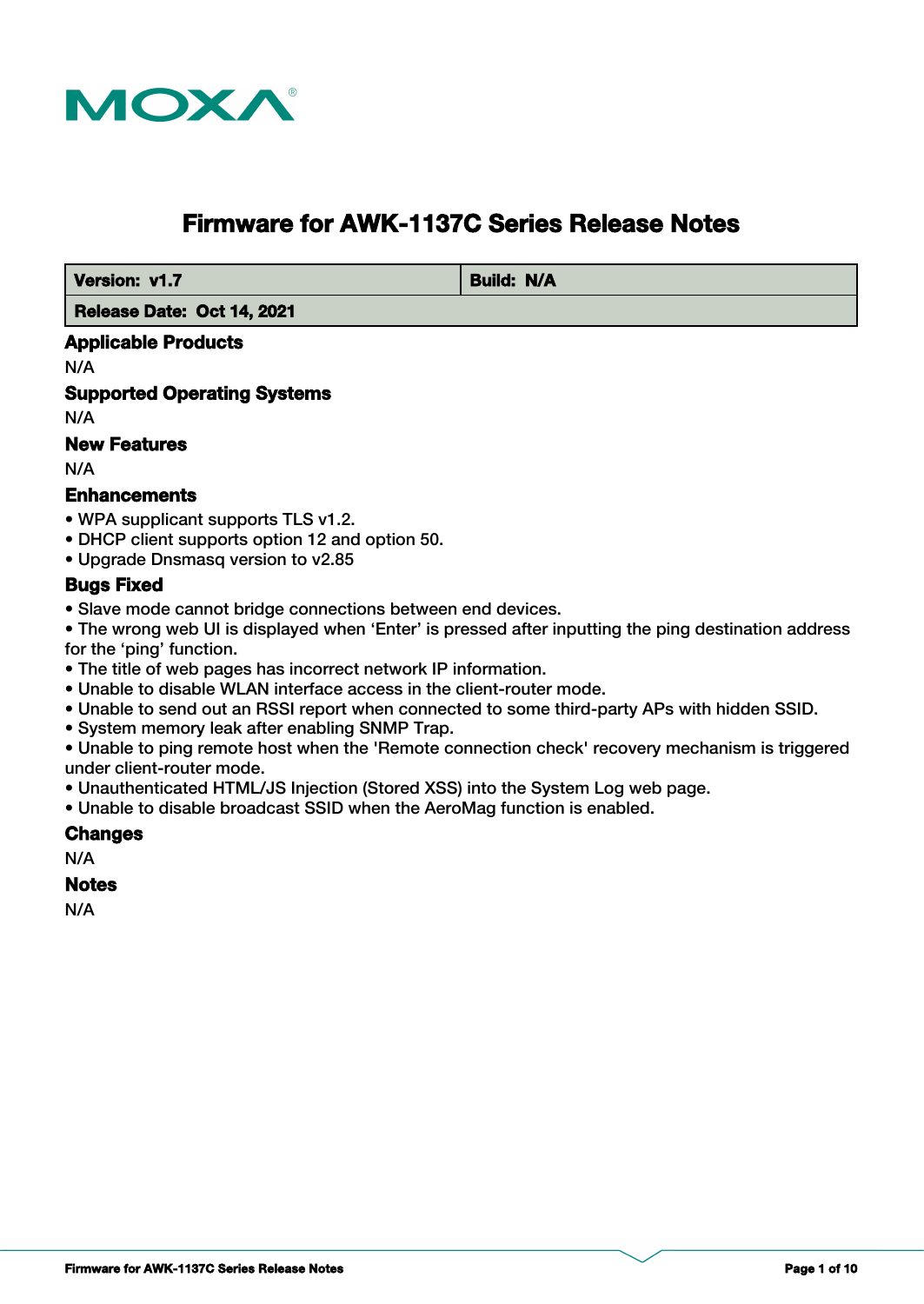

**Version: v1.6 Build: 21052417** 

#### **Release Date: Apr 01, 2021**

# **Applicable Products**

N/A

## **Supported Operating Systems**

N/A

## **New Features**

• Added an option to keep wireless enabled when resetting the AWK back to factory default settings.

## **Enhancements**

N/A

# **Bugs Fixed**

- The system log does not record "LAN link on" events after performing a cold start.
- The AP's address does not show in the web interface when in Client mode.
- The channel list does not show the supported channels 120, 124, and 128.
- In Socket/TCP Client mode, when the device IP is renewed through DHCP and the Connection
- Control is starting up, the device is unable to establish a connection to the TCP server.
- LAN1 fails to initialize after performing a cold start.
- The AWK does not send GARP packets after connecting to the next AP in Client-Router mode.

#### **Changes**

N/A

#### **Notes**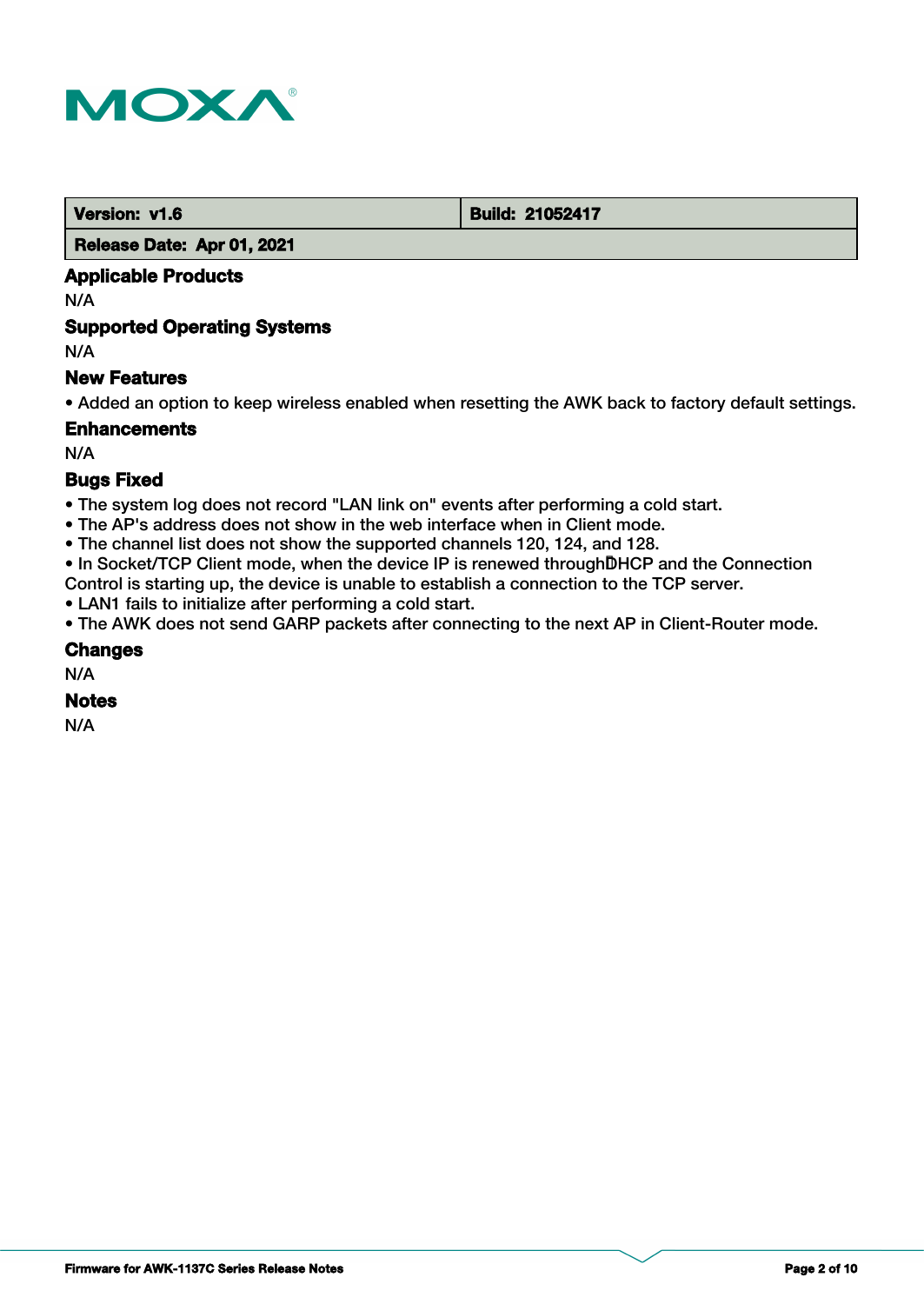

#### **Version: v1.5 Build: 20071510**

 **Release Date: Jun 30, 2020**

## **Applicable Products**

AWK-1137C series

## **Supported Operating Systems**

N/A

## **New Features**

- Added 8 channels (total 11) for Client-based Turbo Roaming channel scanning.
- Added support for Turbo Roaming in Slave Mode.
- Added support for AeroMag in Client-Router Mode.
- Added support for Wi-Fi Remote Connection Check.
- The WAN/LAN interface can now be set in Client-Router Mode.
- Added Indoor/outdoor channel list option.
- Added support for static Mac Clone.
- Added the Mirror Port feature.
- Added support for Management Frame Encryption.
- Added a progress bar to show the progress of firmware upgrades.
- Added an option to lock a user account when entering an invalid password.
- The system will record a system log if the device IP is changed via the Wireless Search Utility.
- Added support for Yahoo and Google email servers.
- Email messages now include device information.
- Added a function to gather additional Wi-Fi related information.
- Added an option to allow the use of special characters.
- Added support for Remote Diagnostics for engineer support.
- Added an option to show the PSK password in clear text.
- Added client isolation in AP mode.

#### **Enhancements**

[WLAN]

• When in Client Mode, the AWK now takes less time to reconnect after being disconnected by the AP.

• When in Client Mode, the AWK now takes less time to reconnect if MAC Clone is enabled.

• When in Client Mode, the AWK now takes less time to reconnect if the second EAPOL packet is lost.

• When in Client Mode, the AWK now takes less time to reconnect when plugging in Ethernet when the WLAN is establishing a connection.

#### **Bugs Fixed**

**[WLAN]** 

- The AP responds to unicast probe requests, even if the AP is not the receiver.
- The GARP reply sent by the AP/Client does not have a VLAN tag.
- Unable to establish a Wi-Fi connection with APs that support 802.11r.
- G-mode-only clients are unable to associate with the AP.
- Authentication may fail when the client's security is set to Enterprise mode.
- The BSS node is cleaned in Master mode.

• The AWK does not connect to the AP with the strongest signal when there is no AP that satisfies the RSSI > keep alive threshold.

#### [Security]

• The Wireless Search Utility cannot find clients that use the 4th WEP key.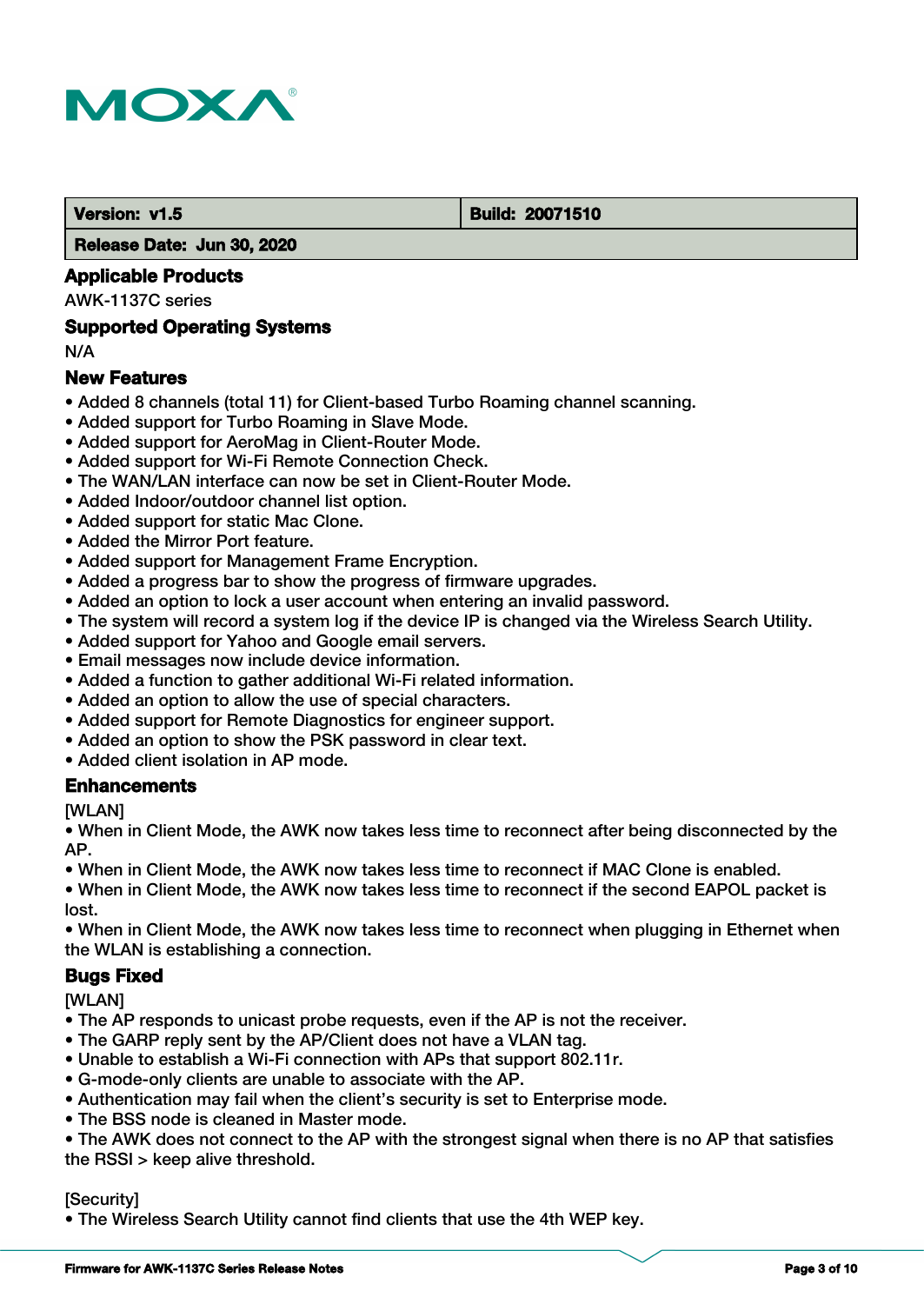

• CVE-2018-10694: The open "wireless interface" is enabled by default which can be exploited by unauthorized users.

• CVE-2018-10698: TELNET is enabled by default.

- CVE-2018-10690: HTTP is enabled and HTTPS is disabled by default.
- CVE-2018-10692: The session cookie does not have an HttpOnly flag.

• CVE-2018-10695: The send email to admin account function can be used to execute Linux commands on the device.

• CVE-2019-5136: Improper system access as a higher privilege user, an attacker can send commands while authenticated as a low privilege user to trigger this vulnerability.

• CVE-2019-5137: Exploitable Hard-coded Cryptographic Key allows for the decryption of captured traffic.

• CVE-2019-5138/CVE-2019-5140/CVE-2019-5141/CVE-2019-5142: Improper Neutralization of Special Elements used in an OS Command.

- CVE-2019-5139: Exploitable hard-coded credentials.
- CVE-2019-5143: Buffer Copy without Checking Size of Inpup may cause remote code execution.
- CVE-2019-5148: An attacker can send a crafted packet and cause denial-of-service of the device.
- CVE-2019-5153: Stack-based Buffer Overflow.

• CVE-2019-5162: Improper remote shell access to the device, an attacker can send commands while authenticated as a low privilege user to trigger this vulnerability.

• CVE-2019-5165: An exploitable authentication bypass vulnerability, an attacker can trigger authentication bypass on specially configured device.

#### [Serial]

• The serial interface crashes when refreshing the serial status frequently.

• The inactivity timeout of serial port does not work accurately if the TCP alive check interval is less than 15 minutes.

- If one of the connections drops, it will not buffer and resend after the connection is restored.
- The serial connection drops when the DHCP IP is changed.
- DTR and RST do not restore to their initial state after timing out.

#### [WEB]

• Specifying the max byte size of the primary RADIUS shared key will change the setting of the secondary RADIUS server IP.

• Unable to set VAP3 to VAP9 as the RF-type for A/N Mixed mode, Channel 36, and channel width 20/40 MHz.

• Wi-Fi channel selection does not work properly on Quick Setup.

• The web server crashes when reading invalid content.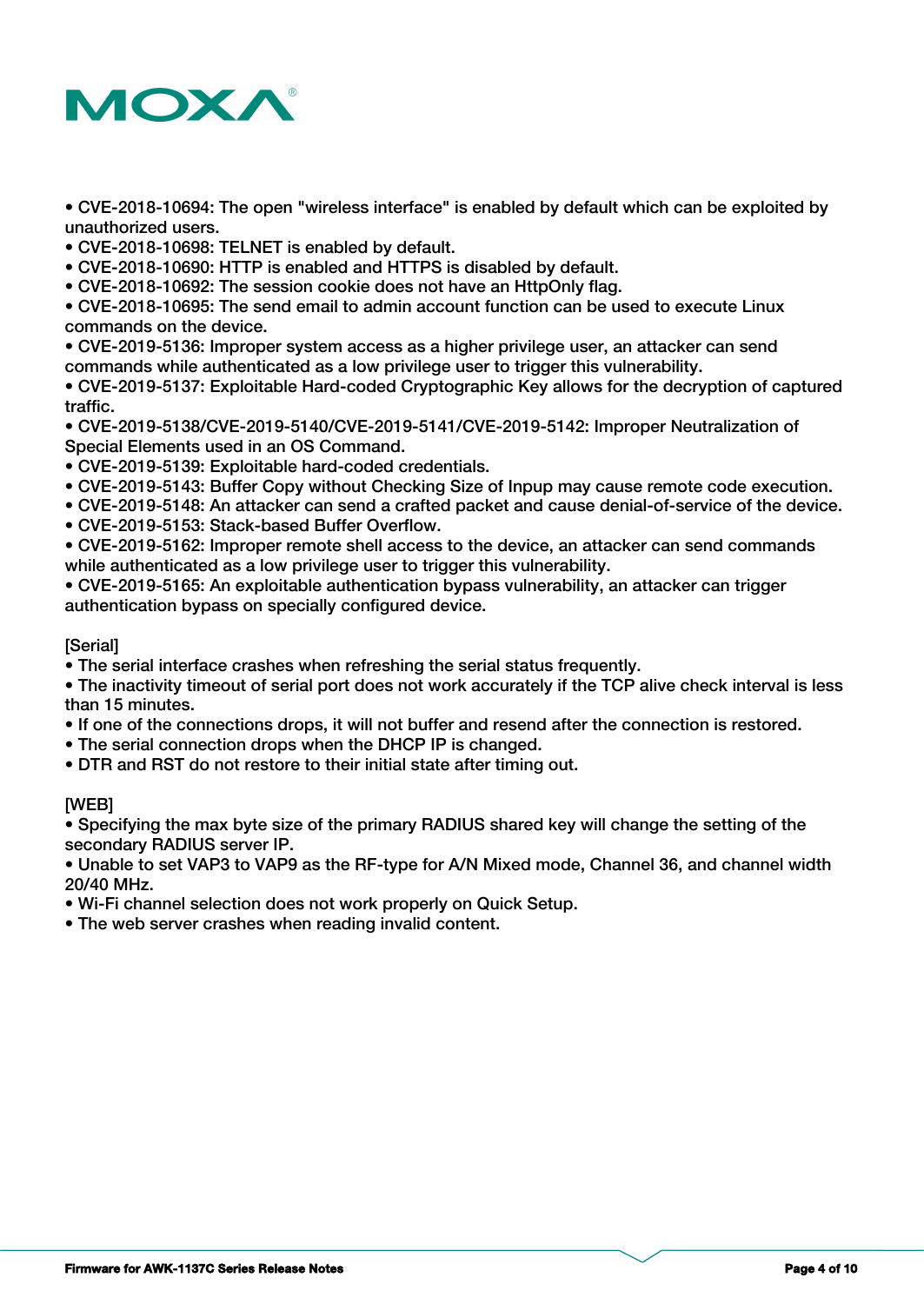

• Unable to import configuration after changing the device IP.

#### [Web]

- The number of DHCP server users cannot be set to more than 128.
- The DHCP server does not work properly when AeroMag AP enabled.

#### [MAC Clone]

• The client is unable to restore its original MAC address when unplugged from the LAN after disconnecting from the AP.

#### **[AeroMag]**

- Clients fail to initialize the configuration received from the AP.
- The WLAN LED turns off when renewing configuration settings or refreshing channels.
- Resetting to default settings does not clean configuration file.
- The Client page is blank during Quick Setup.
- Unable to configure AeroMag after performing channel analysis.

#### **[Firewall]**

• IP filter does not drop packets if MAC filter is disabled.

• Ports of device services such as the DHCP server are added to the white list automatically when port filtering is enabled.

#### [SNMP]

- SNMPv3 is unreachable after rebooting.
- SNMP sometimes causes a memory leak.

[MXview]

• Unable to import or export configuration and upgrade FW via MXview.

## **Changes**

[WLAN]

- Changed the default multicast rate value.
- Changed the fix rate list according to the selected RF type.
- Changed the management frame rate according to the selected RF type.
- Changed the number of management frame transmission retries from 8 to 4.
- Changed the basic rate of G-only mode to be same rate as 802.11b.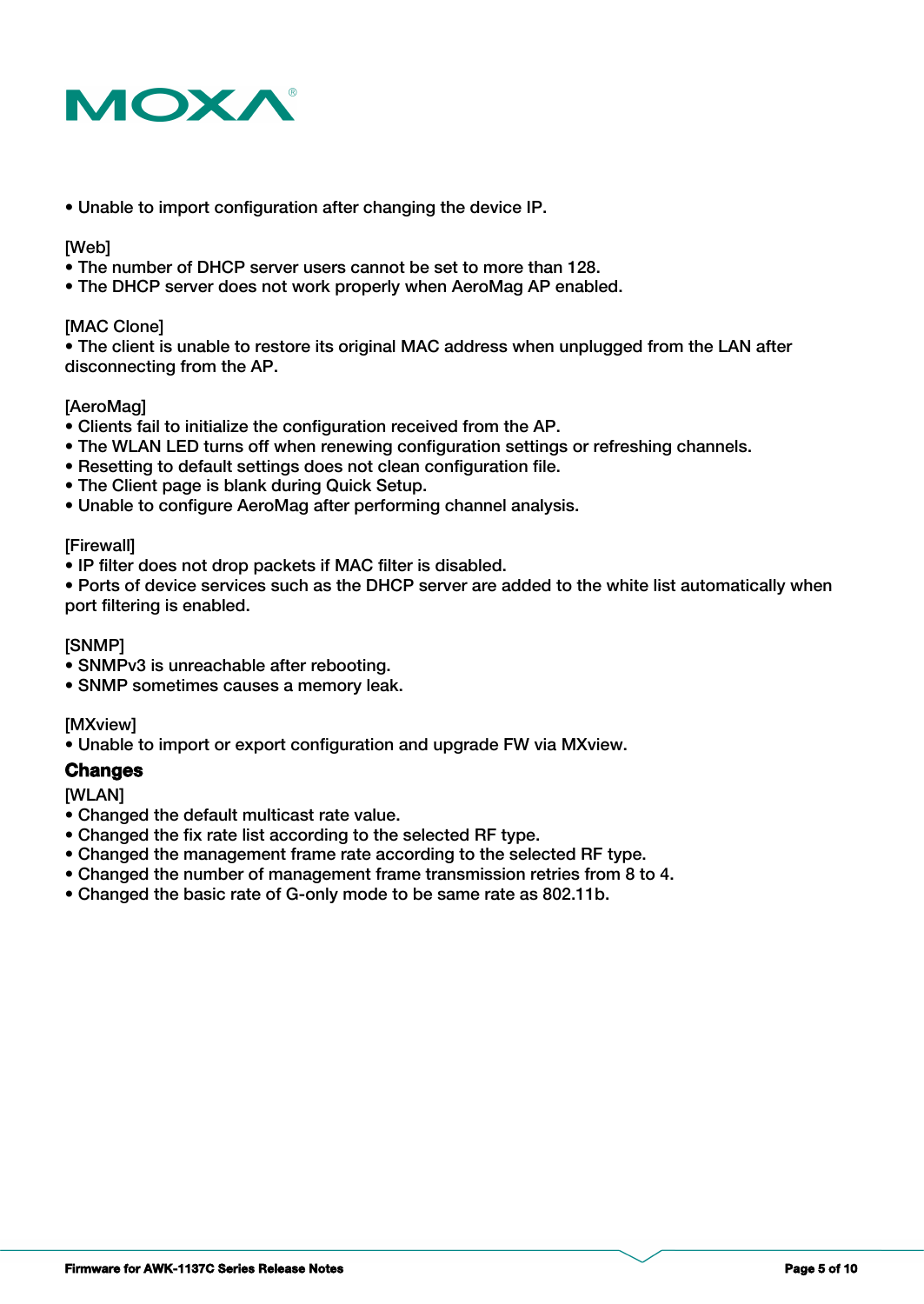

#### **[Security]**

• CVE-2018-10694: The open "wireless interface" is now disabled by default.

[Firewall]

- Increased MAC/IP/Port filter entries up to 60.
- Changed the default rule policy to ACCEPT.

#### [WEB]

- Changed the default system description to the model name.
- Changed the web configuration import buffer size from 64K to 128K.
- User-level accounts can now no longer see other user account information.

#### **Notes**

This firmware version is currently incompatible with the officially released versions of Wireless Search Utility v2.6, MXConfig v2.6, and MXview v3.1. These utilities are expected to be updated to support this firmware version in Q4 2020. For urgent cases that require these utilities to be used with this firmware, please contact MOXA technical support for access to the beta version of these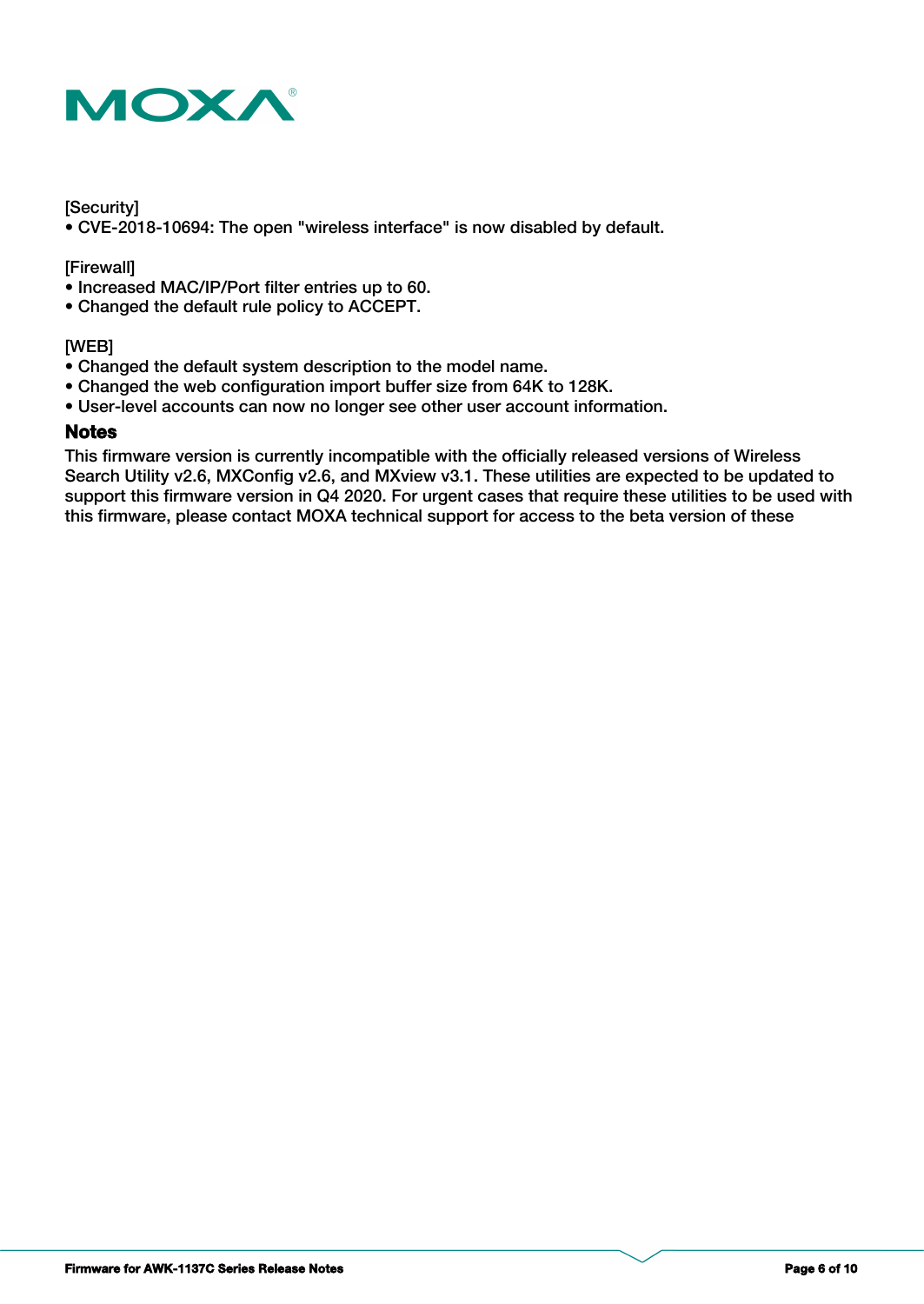

 **Version: v1.3 Build: Build: Build: 18121212** 

 **Release Date: Dec 26, 2018**

# **Applicable Products**

AWK-1137C-EU-T, AWK-1137C-JP-T, AWK-1137C-JP, AWK-1137C-US, AWK-1137C-EU, AWK-1137C-US-T

## **Supported Operating Systems**

N/A

#### **New Features**

- IEC 62443-4-2 support
- 3rd SNMP trap server
- Web certificate support

## **Enhancements**

N/A

# **Bugs Fixed**

- Abnormal roaming handoff time if MAC clone is enabled
- Device reboot if it receives an abnormal beacon, which does not follow the IEEE standards.
- Issue with the error handler for abnormal Wi-Fi packets

• In the client-router mode, if an AP disappears from the network for a long period, an AWK-1137C client will not be able to reconnect to it.

• Static route of WLAN iface does not work for DHCP client in Client-Router mode

#### **Changes**

N/A

# **Notes**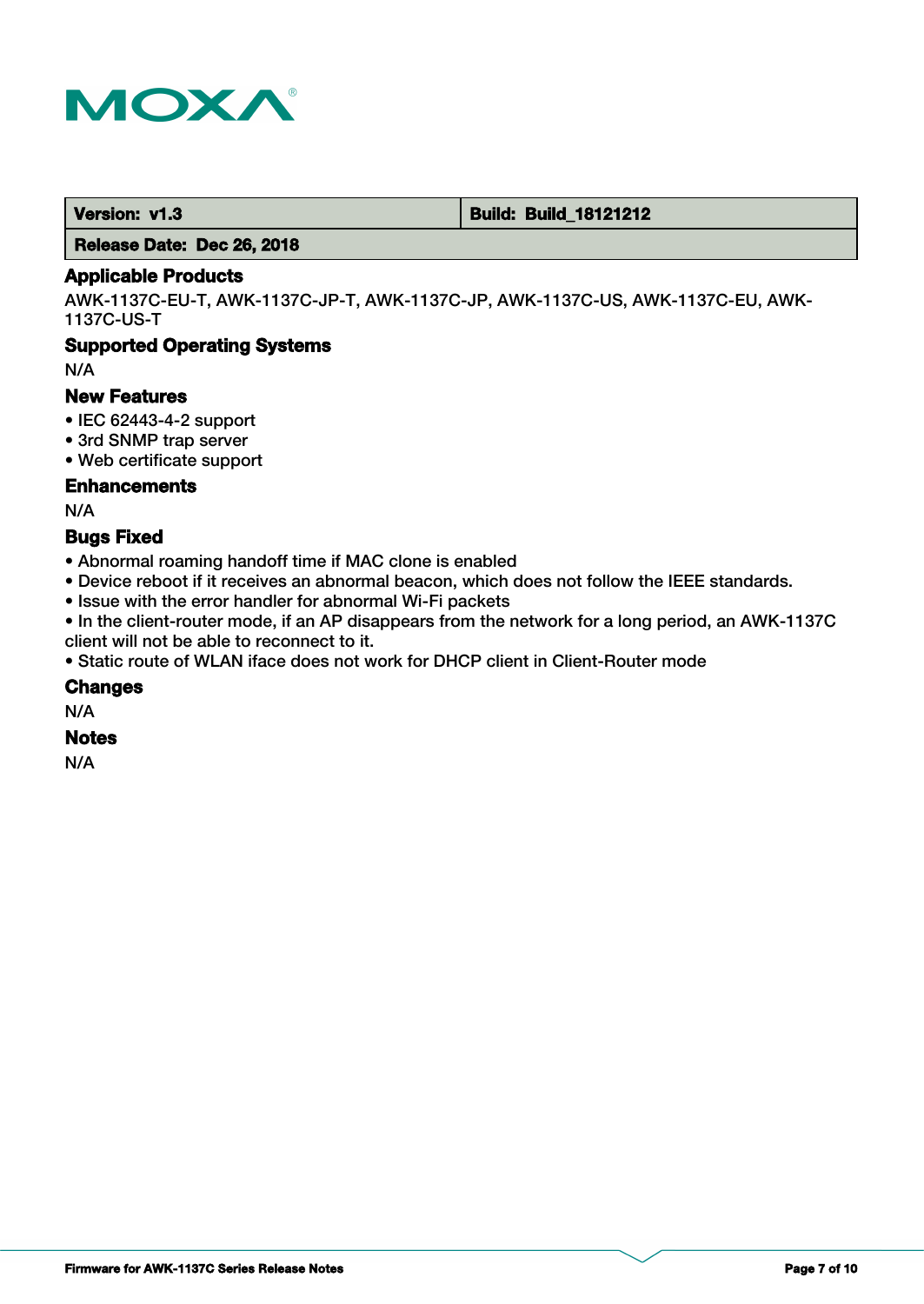

 **Version: v1.2 Build: Build: Build: 18020610** 

 **Release Date: Mar 23, 2018**

## **Applicable Products**

AWK-1137C-JP, AWK-1137C-EU, AWK-1137C-US, AWK-1137C-EU-T, AWK-1137C-US-T, AWK-1137C-JP-T

## **Supported Operating Systems**

N/A

## **New Features**

N/A

# **Enhancements**

N/A

# **Bugs Fixed**

• Fixed CVE-2017-14459.

## **Changes**

• Changed the format of the device name field to AWK-1137C\_[the last six digits of the MAC address].

• Displays complete S/N information.

# **Notes**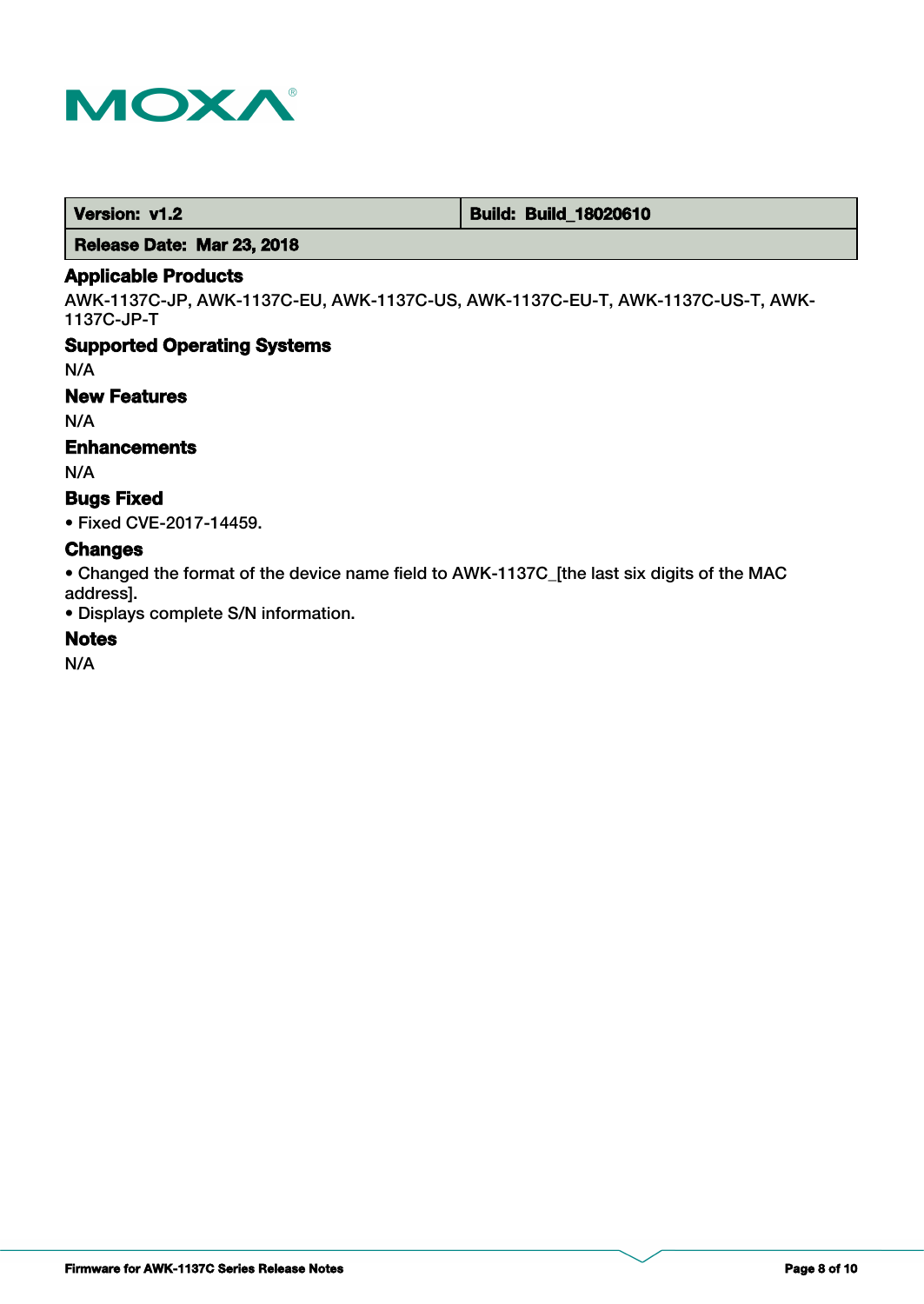

 **Version: v1.1 1.1 Build: Build: Build: 17102616** 

 **Release Date: N/A**

## **Applicable Products**

AWK-1137C-EU, AWK-1137C-US, AWK-1137C-JP, AWK-1137C-EU-T, AWK-1137C-US-T, AWK-1137C-JP-T

# **Supported Operating Systems**

N/A

## **New Features**

N/A

# **Enhancements**

N/A

# **Bugs Fixed**

• The following CVE's are fixed: CVE-2017-13077, CVE-2017-13078, and CVE-2017-13080.

#### **Changes**

N/A

#### **Notes**